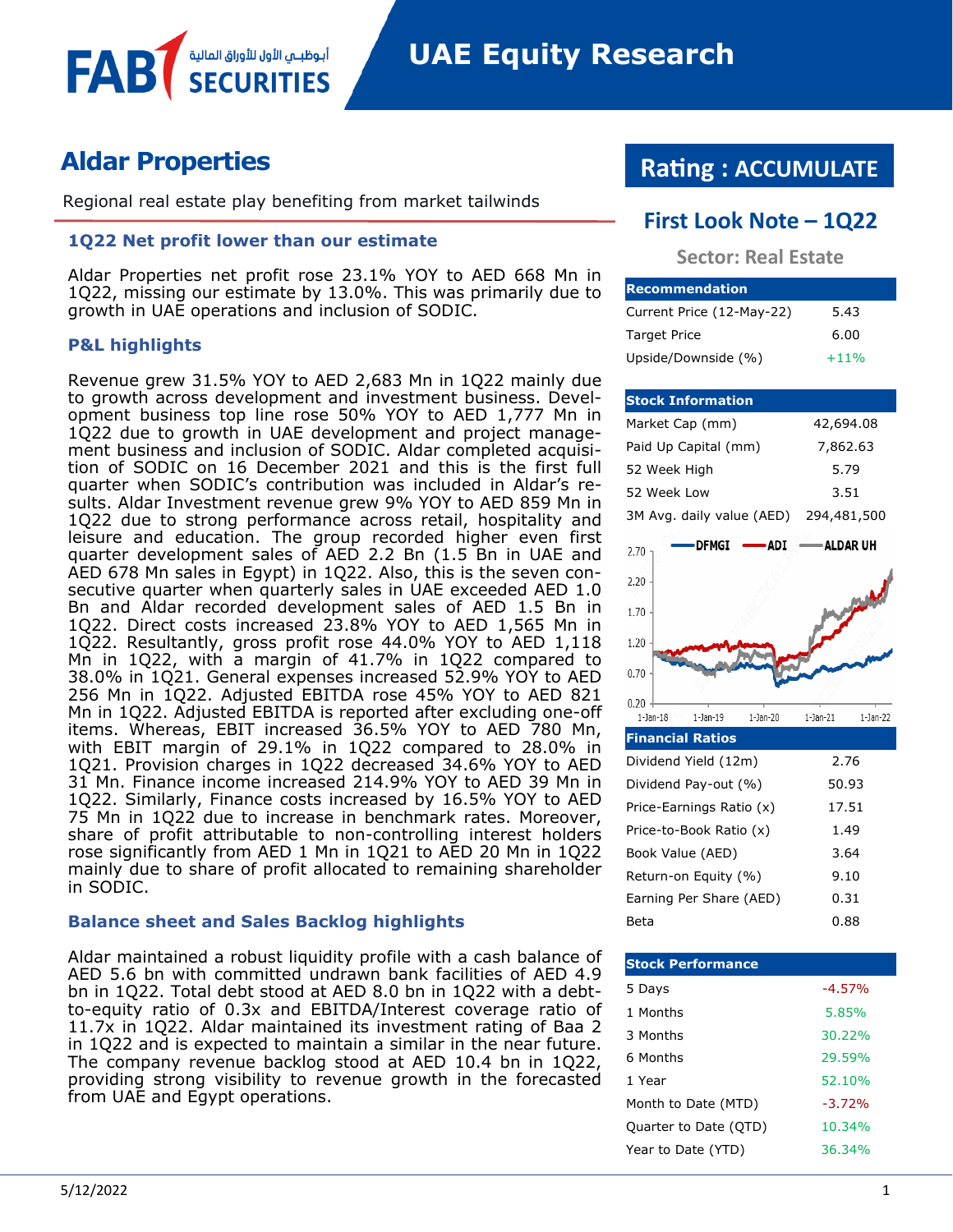# أبوظبــي الأول للأوراق الماليذ

# **Target price and rating**

We upgraded our rating to ACCUMULATE on ALDAR with a revised target price of AED 6.00. The Company continued to report strong development sales both from UAE and Egypt operations. Development sales stood at AED 2.2 Bn in 1Q22 driven by high demand from overseas and expat customer segment. Revenue backlog stood at AED 10.4 Bn giving strong visibility to revenue from UAE and Egypt operations. Cash collection also remains robust at AED 1.6 Bn in 1Q22. Aldar diversified its sources of funding and scaled up operational capabilities in preparation for further growth opportunities. Aldar Investment Properties (AIP) issued AED 1,836 Mn (USD 500 Mn) subordinated perpetual notes to Apollo Global Management. The subordinated perpetual notes are part of Apollo's AED 5.14 Bn (USD1.4 Bn) strategic investment into Aldar's transformational growth initiatives representing one of the largest ever foreign direct investments into Abu Dhabi's private sector. As a result, Aldar is able to maintain robust and liquid balance sheet with available cash balance of AED 5.6 Bn with undrawn bank facilities of AED 4.9 Bn in 1Q22. Aldar also maintained its strong relationship with the Government of Abu Dhabi with a social infrastructure project backlog of AED 41.2 Bn in 1Q22. The Company is also expanding into new geographies with a majority shareholding in SODIC, a leading Egyptian real estate player. In the last 18 months, the Company deployed or committed AED 7 Bn across existing and new markets. It also plans to invest an additional AED 9-10 Bn over 12-18 months. Aldar holds 69 million square meters of landbank across prime locations in Abu Dhabi positions it favorably. Considering all these factors, we assign an ACCUMULATE rating on the stock.

#### **Aldar Properties - Relative valuation**

| (at CMP)           | 2018 | 2019 | 2020 | 2021 | 2022F |
|--------------------|------|------|------|------|-------|
| P/E(x)             | 23.9 | 22.4 | 23.0 | 19.2 | 14.5  |
| P/B(x)             | 1.8  | 1.8  | 1.7  | 1.7  | 1.5   |
| Dividend Yield (%) | 2.5% | 2.6% | 2.6% | 2.7% | 2.7%  |

*FABS Estimates & Co Data*

#### **Aldar Properties - P&L**

| AED mm                  | 1Q21     | 4Q21   | 1Q22A    | <b>1Q22F</b> | Var.      | YOY Ch    | QOQ Ch    | 2021   | 2022F    | Change   |
|-------------------------|----------|--------|----------|--------------|-----------|-----------|-----------|--------|----------|----------|
| Revenue                 | 2,041    | 2,256  | 2,683    | 2,369        | 13.3%     | 31.5%     | 18.9%     | 8,576  | 9,739    | 13.6%    |
| Direct costs            | $-1,265$ | -1,090 | $-1,565$ | $-1,255$     | 24.7%     | 23.8%     | 43.6%     | -4,976 | $-5,259$ | 5.7%     |
| <b>Gross profit</b>     | 776      | 1,166  | 1,118    | 1,113        | 0.5%      | 44.0%     | $-4.1%$   | 3,600  | 4,480    | 24.4%    |
| General expenses        | -167     | $-388$ | $-256$   | $-232$       | 10.2%     | 52.9%     | $-34.0%$  | -934   | -995     | 6.6%     |
| S&M expense             | $-38$    | -85    | -83      | $-46$        | 79.6%     | 118.1%    | $-3.1%$   | -183   | $-191$   | 4.6%     |
| <b>EBIT</b>             | 571      | 693    | 780      | 836          | $-6.7%$   | 36.5%     | 12.5%     | 2,484  | 3,294    | 32.6%    |
| Share of assoc.         | $-2$     | $-2$   | -2       | $-2$         | -10.9%    | -8.9%     | 3.3%      | -8     | $-7$     | -14.8%   |
| Provision/(reversal)    | $-47$    | $-157$ | -31      | $-62$        | $-49.9%$  | -34.6%    | -80.2%    | $-247$ | $-212$   | $-14.2%$ |
| Finance income          | 12       | 14     | 39       | 12           | 222.0%    | 214.9%    | 173.5%    | 48     | 49       | 1.1%     |
| Finance cost            | -64      | -66    | $-75$    | $-67$        | 11.9%     | 16.5%     | 13.6%     | $-266$ | $-273$   | 2.8%     |
| Total other income      | 74       | 312    | $-1$     | 57           | $-102.0%$ | $-101.5%$ | $-100.4%$ | 322    | 64       | $-80.1%$ |
| <b>Profit after tax</b> | 544      | 795    | 688      | 774          | $-11.1%$  | 26.5%     | $-13.4%$  | 2,333  | 3,090    | 32.4%    |
| Non-controlling int.    | $-1$     | $-15$  | -20      | -6           | 221.0%    | 1694.4%   | 31.7%     | -18    | -26      | 45.7%    |
| <b>Net profit</b>       | 543      | 780    | 668      | 768          | $-13.0%$  | 23.1%     | $-14%$    | 2,316  | 3,063    | 32.3%    |

*FABS estimate & Co Data*

#### **Aldar Properties - Margins**

|                        | 1021  | 4021  | 1022  | YOY Ch | 000 Ch  | 2021  | 2022F | Change |
|------------------------|-------|-------|-------|--------|---------|-------|-------|--------|
| <b>GPM</b>             | 38.0% | 51.7% | 41.7% | 364    | $-1001$ | 42.0% | 46.0% | 402    |
| <b>OPM</b>             | 28.0% | 30.7% | 29.1% | 108    | $-165$  | 29.0% | 33.8% | 486    |
| Net margin             | 26.6% | 34.6% | 24.9% | $-170$ | -966    | 27.0% | 31.5% | 445    |
| $FABC = H(x) = Lx + Q$ |       |       |       |        |         |       |       |        |

*FABS estimate & Co Data*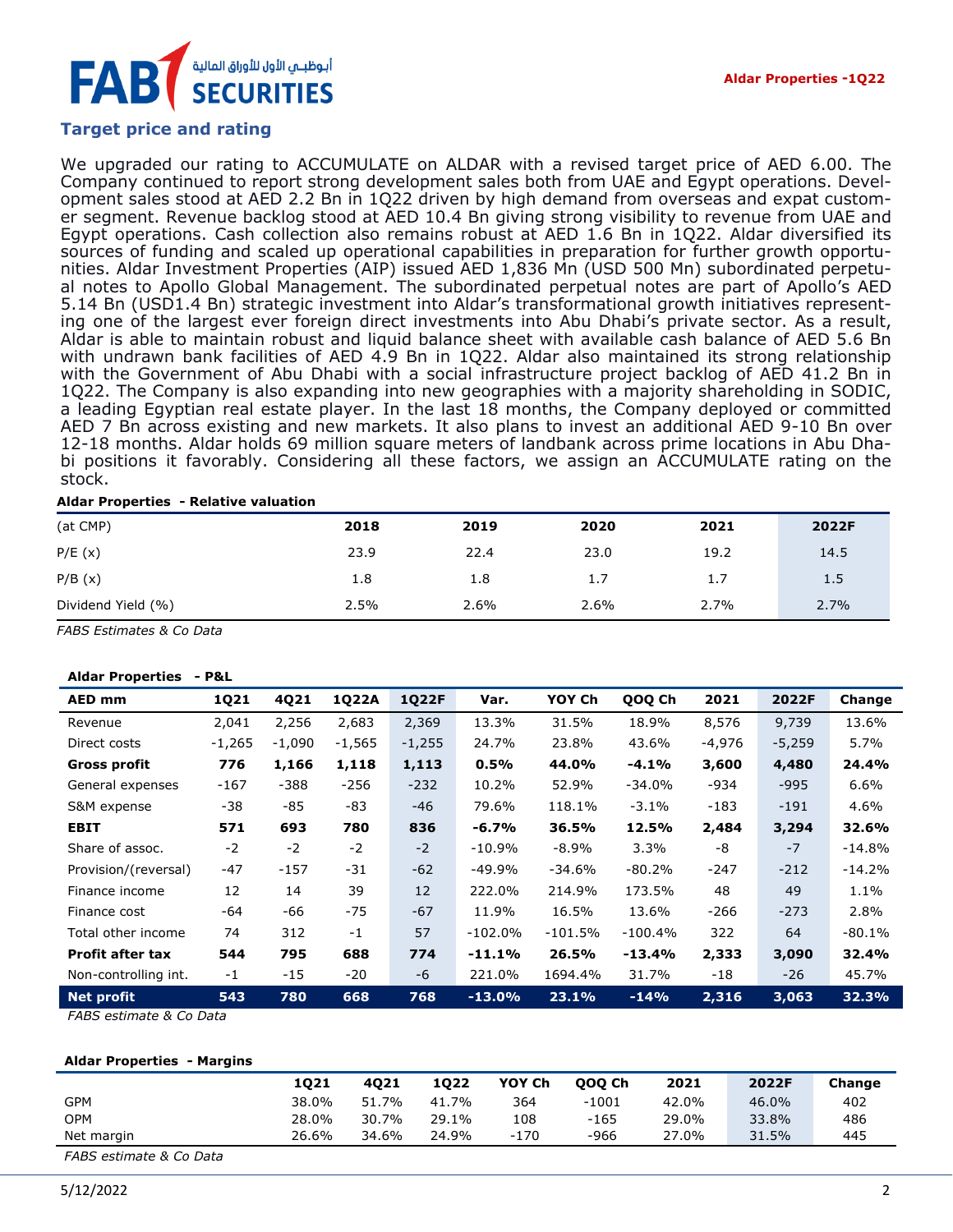### **Research Rating Methodology:**

| Rating        | <b>Upside/Downside potential</b> |
|---------------|----------------------------------|
| <b>BUY</b>    | Higher than $+15%$               |
| ACCUMULATE    | Between $+10\%$ to $+15\%$       |
| <b>HOLD</b>   | Lower than $+10\%$ to $-5\%$     |
| <b>REDUCE</b> | Between -5% to -15%              |
| <b>SELL</b>   | Lower than -15%                  |

#### **FAB Securities Contacts:**

# **Research Analysts** Ahmad Banihani +971-2-6161629 [ahmad.banihani@Bankfab.com](mailto:ahmad.banihani@Bankfab.com) **Sales & Execution** Abu Dhabi Head Office Trading Desk  $+971-2-6161700/1$  [Online Trading Link](http://www.nbad.com/countries/en-ae/Brokerage/WhatWeOffer/Pages/OnlineTrading.aspx) +971-2-6161777 Institutional Desk +971-4-4245765 Sales and Marketing +971-2-6161703

## **DISCLAIMER**

This report has been prepared by FAB Securities (FABS), which is authorised by the UAE Securities and Commodities Authority, licensing registration number 604002, and is a member of the Abu Dhabi Securities Exchange and Dubai Financial Market. The information, opinions and materials contained in this report are provided for information purposes only and are not to be used, construed, or considered as an offer or the solicitation of an offer or recommendation to sell or to buy or to subscribe for any investment security or other financial instrument. The information, opinions and material in this report have been obtained and derived from publicly available information and other sources considered reliable without being independently verified for their accuracy or completeness. FABS gives no representation or warranty, express or implied, as to the accuracy and completeness of information and opinions expressed in this report. Opinions expressed are current as of the original publication date appearing on the report only and the information, including the opinions contained herein, are subject to change without notice. FABS is under no obligation to update this report. The investments referred to in this report might not be suitable for all recipients. Recipients should not base their investment decisions on this report and should make their own investigations, and obtain independent advice, as appropriate. Any loss or other consequences arising from the uses of material contained in this report shall be the sole and exclusive responsibility of the recipient and FABS accepts no liability for any such loss or consequence. The value of any investment could fall as well as rise and the investor may receive less than the original amount invested. Some investments mentioned in this report might not be liquid investments, which could be difficult to realise in cash. Some investments discussed in this report could be characterised by high level of volatility, which might result in loss. FABS owns the intellectual property rights and any other material contained in this report. No part of this report may be reproduced, utilised or modified in any form either in whole or in part or by any electronic, mechanical or other means, now known or hereafter invented, including photocopying and recording, or stored in any retrieval system without the prior consent of FABS in writing. While utmost care has been taken to ensure that the information provided is accurate and correct, neither FABS, nor its employees shall, in any way, be responsible for the contents. By accepting this document, the recipient agrees he/she has read the above disclaimer and to be bound by the foregoing limitations/ restrictions.